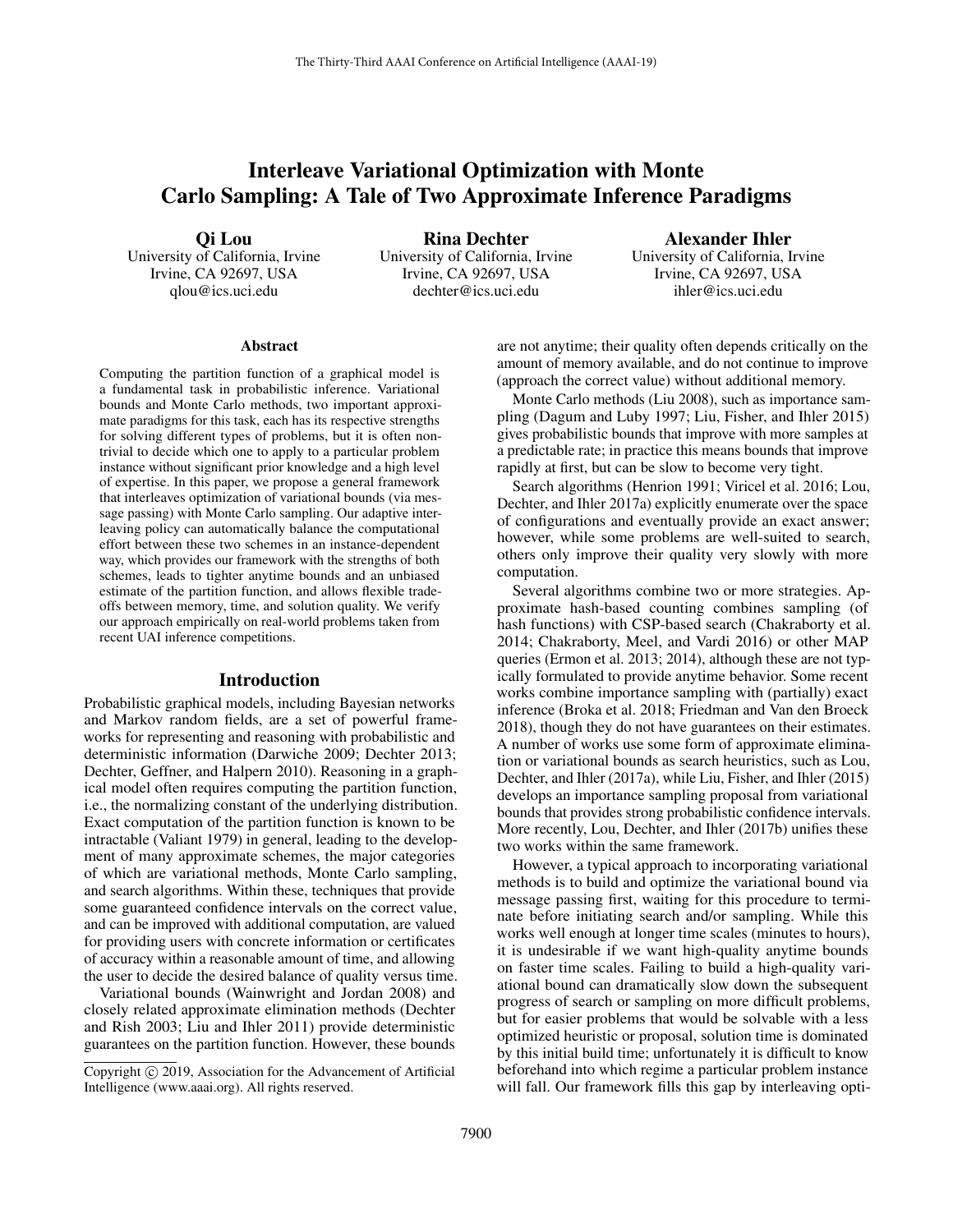mization of variational bounds with importance sampling from the very beginning, and provides an instance-specific balance designed to give rapid anytime improvement.

Our contributions. First, we propose a general framework that interleaves optimization of variational upper bounds with importance sampling to achieve anytime upper and lower bounds of the partition function, which is directly applicable to a set of convex variational bounds including TRW (Wainwright, Jaakkola, and Willsky 2005) and WMB (Liu and Ihler 2011). Second, we propose an effective adaptive policy that automatically balances the computational effort between these two processes on the fly in a problem-dependent fashion. Third, our experiments on real-world problems demonstrate that our interleaving framework with the adaptive policy is superior to several non-interleaving baselines and interleaving baselines with simple static policies in terms of anytime performance, gives competitive final bound quality, and is relatively insensitive to its hyperparameter, making it easy to use and automate in practice.

## Background

In this section, we introduce some notations and background knowledge that are essential to present and understand our algorithm.

Let  $X = (X_1, \ldots, X_n)$  be a vector of random variables, where each  $X_i$  takes values in a discrete domain  $\mathcal{X}_i$ ; we use lower case letters, e.g.  $x_i \in \mathcal{X}_i$ , to indicate a value of  $X_i$ , and x to indicate an assignment of  $X$ . A graphical model over  $X$ consists of a set of factors  $\mathcal{F} = \{f_\alpha(X_\alpha) \mid \alpha \in \mathcal{I}\}\,$ , where each factor  $f_\alpha$  is defined on a subset  $X_\alpha = \{X_i \mid i \in \alpha\}$  of X, called its scope.

We associate an undirected graph  $G = (V, E)$  with F, where each node  $i \in V$  corresponds to a variable  $X_i$  and we connect two nodes,  $(i, j) \in E$ , iff  $\{i, j\} \subseteq \alpha$  for some  $\alpha$ . The set  $\mathcal I$  then corresponds to cliques of  $\mathcal G$ . We can interpret  $F$  as an unnormalized probability measure, so that

$$
f(x) = \prod_{\alpha \in \mathcal{I}} f_{\alpha}(x_{\alpha}), \qquad Z = \sum_{x} \prod_{\alpha \in \mathcal{I}} f_{\alpha}(x_{\alpha}).
$$

 $Z$  is called the *partition function*, and normalizes  $f(x)$ . Computing  $Z$  is often a key task in evaluating the probability of observed data, model selection, or computing predictive probabilities.

## Weighted Mini-bucket

In experiments, we apply our framework to a particular variational bound called weighted mini-bucket (WMB) (Liu and Ihler 2011), which we briefly introduce here to make our paper self-contained. WMB is an approximate elimination algorithm that generalizes its elimination-based predecessors (e.g., bucket elimination (Dechter 1999), mini-bucket elimination (Dechter and Rish 2003)) by relaxing the exact summation using a "power sum" operation during variable elimination, and controls the computational complexity using a user-specified parameter called the ibound.

Given an elimination order, WMB processes variables one by one. Upon reaching a variable, say,  $X_i$ , WMB first collects all factors (including those intermediately generated ones,

termed "messages") with  $X_i$  in their scopes, which form a factor set called "bucket"  $B_i$ . WMB then partitions  $B_i$  into several disjoint "mini-buckets"  $\{\mathcal{B}_i^j\}$  to ensure that each  $\mathcal{B}_i^j$ involves no more than  $(ibound + 1)$  variables.

After assigning a "weight"  $\rho_{ij}$  to each  $\mathcal{B}_i^j$ , WMB eliminates  $X_i$  in factors of  $\mathcal{B}_i^j$  using the power sum:

$$
\lambda_{i \to \pi_{ij}} = \left( \sum_{x_i} \prod_{f_{\alpha} \in \mathcal{B}_i^j} f_{\alpha}^{\frac{1}{\rho_{ij}}} \right)^{\rho_{ij}},
$$

which sends a message  $\lambda_{i\to\pi_{ij}}$  to  $X_{\pi_{ij}}$ , the earliest uneliminated variable in the scope of  $\lambda_{i\to\pi_{ij}}$ . This message  $\lambda_{i\to\pi_{ij}}$ is then placed in the bucket of  $X_{\pi_{ij}}$  for later processing.

When the weights  $\rho_{ij}$ 's are nonnegative and sum to one, Hölder's inequality guarantees that the product of the messages  $\lambda_{i\to\pi_{ij}}$  is an upper bound of the sum, i.e.,

$$
\sum_{x_i} \prod_{f_\alpha \in \mathcal{B}_i} f_\alpha \leq \prod_j \lambda_{i \to \pi_{ij}}.
$$

Therefore, WMB eventually returns an upper bound  $U$  of the partition function  $Z$  after it terminates. Liu and Ihler  $(2011)$ also shows that the resulting bound is equivalent to a class of bounds based on tree reweighted (TRW) belief propagation (Wainwright, Jaakkola, and Willsky 2005), or more generally conditional entropy decompositions (Globerson and Jaakkola 2007).

U can be tightened by cost shifting  $(a.k.a., reparameteri$ zation) and weight optimization, which can be implemented in a forward-backward message passing procedure. We refer readers to Liu and Ihler (2011) for details.

## Weighted Mini-bucket Importance Sampling

This same relaxation of WMB can also be used to define a proposal distribution  $q(x)$  (Liu, Fisher, and Ihler 2015) as follows:

$$
q(x) = \prod_{i} \sum_{j} \rho_{ij} q_{ij}(x_i | x_{an_j(i)}),
$$
 (1)

where  $X_{an_j(i)}$  are variables included in the mini-bucket  $\mathcal{B}_i^j$ excluding  $X_i$ . The  $q_{ij}(x_i|x_{an_j(i)})$ 's are conditional distributions:

$$
q_{ij}(x_i|x_{an_j(i)}) = \left(\prod_{f_\alpha \in \mathcal{B}_i^j} f_\alpha/\lambda_{i \to \pi_{ij}}\right)^{\frac{1}{\rho_{ij}}}.
$$

One can show that importance weights derived from this proposal distribution are bounded and unbiased, i.e.,

$$
f(x)/q(x) \le U, \quad \mathbb{E}\left[f(x)/q(x)\right] = Z,\tag{2}
$$

which leads to finite-sample bounds of the partition function (see Corollary 3.2 of Liu, Fisher, and Ihler (2015)).

Example. Fig. 1 shows an example of running WMB on a pairwise graphical model to produce an upper bound of the partition function and a proposal distribution when an elimination order and an *ibound* are imposed.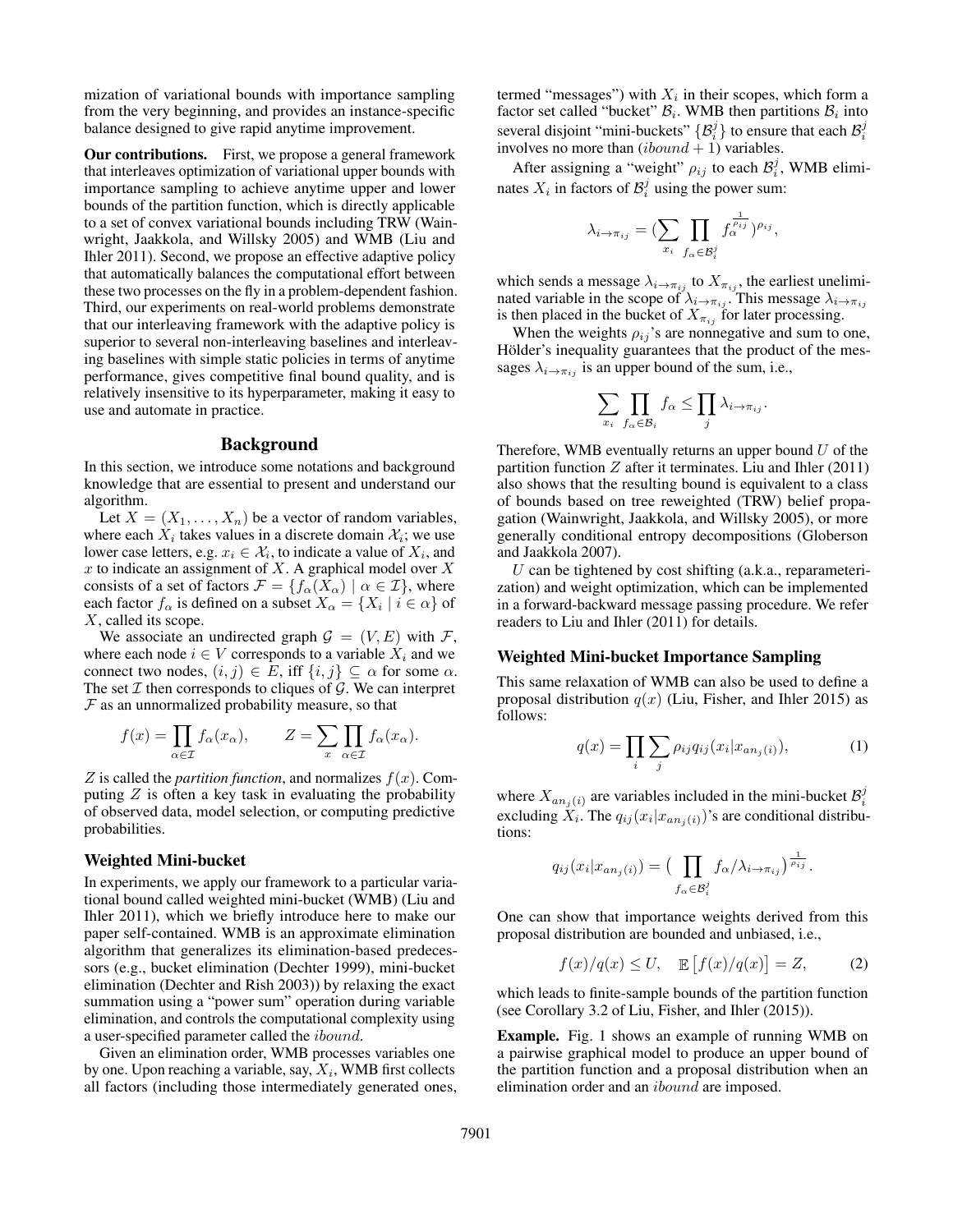| A                                                                         | U            |
|---------------------------------------------------------------------------|--------------|
| A                                                                         | $\hat{f}(A)$ |
| \n $\hat{a} \sim q(a) = \lambda^D(a)\lambda^B(a)f(a)/U$ \n                |              |
| \n $\hat{a} \sim q(a) = \lambda^D(a)\lambda^B(a)f(a)/U$ \n                |              |
| \n $\hat{a} \sim q(a) = \lambda^D(a)\lambda^B(a)f(a)/U$ \n                |              |
| \n $\hat{a} \sim q(a) = \lambda^D(a)\lambda^B(a)f(a)/U$ \n                |              |
| \n $\hat{a} \sim p_1q_1(d \tilde{a}) + p_2q_2(d \tilde{b}, \tilde{c})$ \n |              |
| \n $\hat{f}(A,B)$ \n                                                      |              |
| \n $\hat{f}(B,C)$ \n                                                      |              |
| \n $\hat{f}(B,D)$ \n                                                      |              |
| \n $\hat{f}(B,D)$ \n                                                      |              |
| \n $\hat{f}(B,D)$ \n                                                      |              |
| \n $\hat{f}(B,D)$ \n                                                      |              |
| \n $\hat{f}(B,D)$ \n                                                      |              |
| \n $\hat{f}(B,D)$ \n                                                      |              |
| \n $\hat{f}(B,D)$ \n                                                      |              |
| \n $\hat{f}(B,D)$ \n                                                      |              |
| \n $\hat{f}(B,D)$ \n                                                      |              |
| \n $\hat{f}(B,D)$ \n                                                      |              |
| \n $\hat{f}(B,D)$ \n                                                      |              |
| \n $\hat{f}(B,D)$ \n                                                      |              |
| \n $\hat{f}(B,D)$ \n                                                      |              |
| \n $\hat{f}(B,D)$ \n                                                      |              |
| \n $\hat{f}(B,D)$ \n                                                      |              |
| \n $\hat{f$                                                               |              |

Figure 1: (a) A graphical model over 7 variables. (b) Given an elimination order  $G, F, E, D, C, B, A$ , and  $ibound = 2$ , WMB runs on this model to produce an upper bound of the partition function. (c) The same relaxation from (b) gives a proposal distribution with properties present in (2).

## Interleaving Variational Optimization with Importance Sampling

In this section, we present a general scheme that interleaves optimization of the variational upper bound with importance sampling, derive finite-sample bounds for this scheme, and discuss interleaving policies.

#### A General Interleaving Framework

Our general scheme is quite simple: we interleave the two processes according to some policy. Since optimization of variational bounds is typically through a message passing procedure, we consider interleaving message passing with importance sampling in our algorithm. Procedurally, we first build up an initial bound within a given memory budget, and then interleave the two processes following a policy that we will discuss in the sequel. Alg. 1 presents details of our framework.

Our framework actually serves as a "meta-algorithm" from which any optimizable proposal with properties in  $(2)$  can benefit; in particular this includes convex variational bounds such as WMB and TRW (see Liu, Fisher, and Ihler (2015) for more details on why this holds for TRW).

Interleaving these two processes leads to rapid early bound improvement, since the improvement provided by the probabilistic bounds is not delayed until after variational optimization converges or is otherwise terminated (e.g., in Liu, Fisher, and Ihler (2015) and Lou, Dechter, and Ihler (2017b)); this results in significant improvements in anytime behavior as we demonstrate in the empirical evaluation. A critical point is that, by interleaving updates to the proposal, our samples are no longer identically distributed; in fact, their variance is decreasing as the proposal improves, and for best results we should up-weight these more accurate samples in our estimates. To this end, and analogous to that of Lou, Dechter, and Ihler (2017b), we define a weighted average estimator  $Z$ and apply an empirical Bernstein bound (Maurer and Pontil 2009) to derive finite-sample bounds on the error between Z and  $\hat{Z}$  based on independent samples from a sequence of proposals satisfying (2):

#### Algorithm 1 A General Interleaving Framework

Require: memory budget, time budget, confidence parameter  $\delta$ , interleaving policy P.

Ensure: N, U,  $\widehat{Z}$ , HM(U),  $\Delta$ , Var.

- 1: Build an initial variational upper bound that fits the memory budget.
- 2: while within the time budget do
- 3: Generate  $(R, S)$  via policy  $P$ .
- 4: for  $r \leftarrow 1$  to R do
- 5: Run one round of message passing.
- 6: Update  $U$ .<br>7: **end for**
- end for
- 8: for  $s \leftarrow 1$  to S do
- 9: Draw one sample from the current proposal.
- 10: Update  $N$ ,  $\widehat{Z}$ , HM(U),  $\Delta$ ,  $\widehat{Var}$  via (3), (4), (6)<br>11: and (7) respectively.
- and (7) respectively.
- 12: end for
- 13: Update policy  $P$  if necessary.
- 14: end while

**Theorem 1.** Let  $\{x^i\}_{i=1}^N$  be a series of samples drawn from proposal distributions  $\{q_i(x)\}_{i=1}^N$  respectively via Alg. 1, with  $\{\widehat{Z}_i = f(x^i)/q_i(x^i)\}_{i=1}^N$  the corresponding importance weights, and  $\{U_i\}_{i=1}^N$  the corresponding variational upper bounds respectively. Let

$$
\widehat{Z} = \frac{\text{HM}(U)}{N} \sum_{i=1}^{N} \frac{\widehat{Z}_i}{U_i},\tag{3}
$$

where

$$
HM(\boldsymbol{U}) = \left[\frac{1}{N} \sum_{i=1}^{N} \frac{1}{U_i}\right]^{-1} \tag{4}
$$

is the harmonic mean of  $\{U_i\}_{i=1}^N$ , then,  $\widehat{Z}$  is an unbiased estimator of  $Z$ , i.e.,

$$
\mathbb{E}\,\widehat{Z}=Z.\tag{5}
$$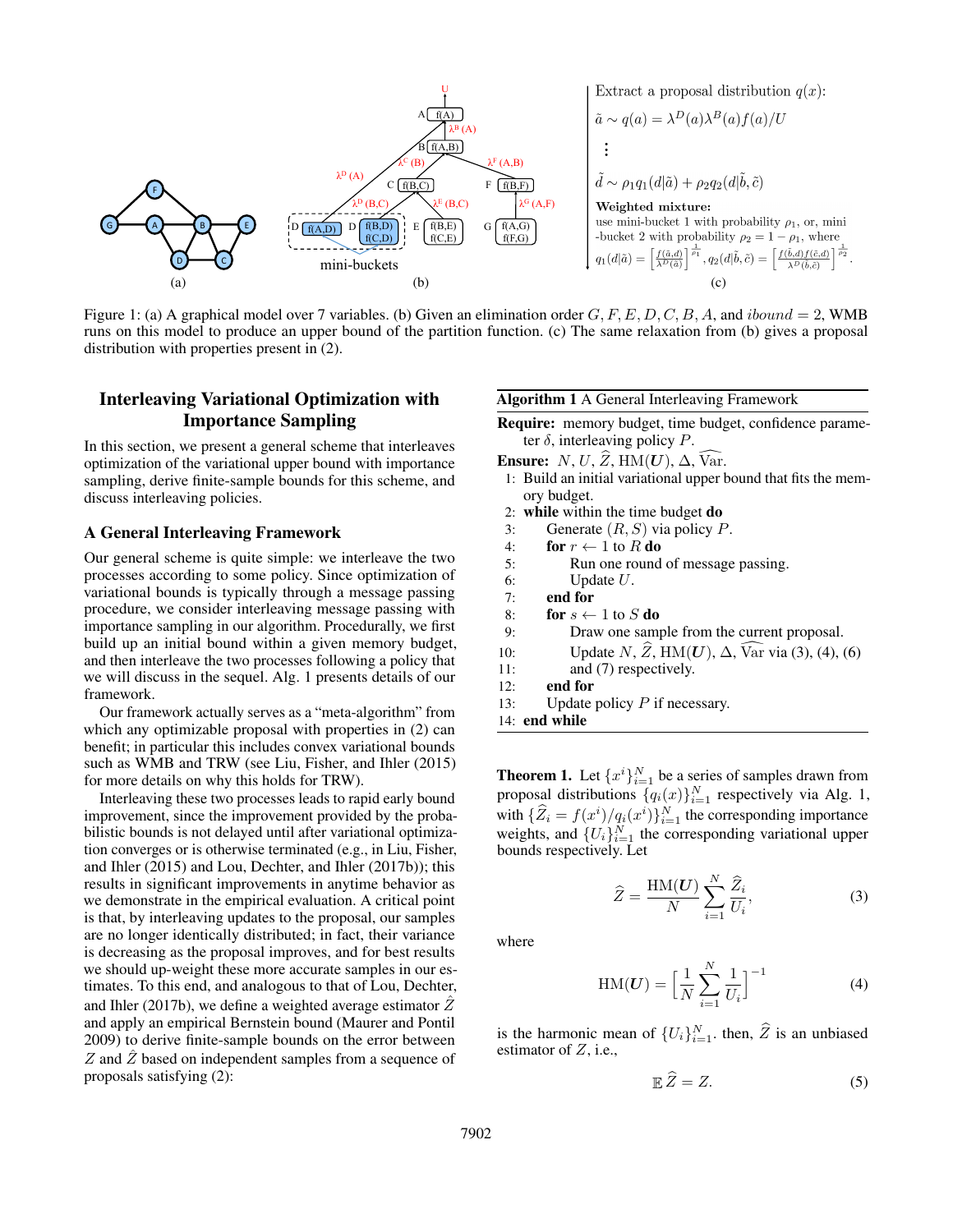Define a deviation term

$$
\Delta = \text{HM}(\boldsymbol{U}) \Big( \sqrt{\frac{2\widehat{\text{Var}} \ln(2/\delta)}{N}} + \frac{7\ln(2/\delta)}{3(N-1)} \Big), \quad (6)
$$

where

$$
\widehat{\text{Var}} = \frac{1}{N-1} \sum_{i=1}^{N} \left[ \frac{\widehat{Z}_i}{U_i} - \frac{\widehat{Z}}{\text{HM}(U)} \right]^2 \tag{7}
$$

is the unbiased empirical variance of  $\{\widehat{Z}_i/U_i\}_{i=1}^N$ . Since the boundedness of each  $\widehat{Z}_i$  guarantees that  $\widehat{Z}_i/U_i \leq 1$  for all i, applying standard empirical Bernstein results we have

$$
\Pr[Z \le Z + \Delta] \ge 1 - \delta,
$$
  
\n
$$
\Pr[Z \ge \hat{Z} - \Delta] \ge 1 - \delta,
$$
\n(8)

i.e.,  $\widehat{Z} + \Delta$  and  $\widehat{Z} - \Delta$  are upper and lower bounds of Z with probability at least  $1 - \delta$ , respectively.

#### Interleaving Policies

The key for our framework to work well is its interleaving policy. Our goal is to design a policy balancing the effort between message passing and sampling, so that the probabilistic bounds in (8) can improve as quickly as possible. Alg. 1 controls this balance by alternating between  $R$  steps of message passing, and  $S$  steps of sampling, within each iteration.

Optimize-First Policy. In most prior work, the variational bound is optimized first, as a separate pre-processing step. Within the framework of Alg. 1, this takes the form of setting  $(R, S) = (1, 0)$  (all message passing) until some convergence or time-out criteria are satisfied, then changing the policy P so that  $(R, S) = (0, 1)$  (all sampling). A simple strategy is to switch over after some fixed time. As noted previously, this approach suffers from several drawbacks. The deterministic variational bounds are considerably weaker than those provided by sampling, and the early work serves mainly to improve the quality of later sampling, so that quality does not improve in a smooth, anytime way. A related point is that this makes it difficult to know how much effort to put into the optimization process; too little, and the probabilistic bounds will improve only slowly; too much, and we waste time that could have been used for sampling.

**Static Policy.** Alternatively, we can interleave updates using a simple static policy, fixing  $(R, S)$  in Alg. 1 to some constants. While this choice will alternate between update types, giving smoother performance, it is also non-trivial to automate for different types of problems. In particular, it is difficult to know how any given  $(R, S)$  will perform a priori; the characteristics of the problem instance may make message updates more or less expensive and more or less effective, changing the desired balance between R and S.

Adaptive Policy. The main issue with static policies is that they are "blind" to the current status and behavior of the inference process on a particular problem instance. We propose an adaptive policy that is able to adjust its behavior based

on information available on the fly. The basic idea of our adaptive policy is to select the action that is projected to have larger unit contribution to the probabilistic upper bound in each iteration. Details follow.

Suppose we have already drawn  $N$  samples so far. The deviation term  $\Delta$  in (6) can be roughly approximated by  $\Delta'$ :

$$
\Delta \approx \Delta' = \text{HM}(\boldsymbol{U}) \Big( \sqrt{\frac{\ln(2/\delta)}{2N}} + \frac{7 \ln(2/\delta)}{3(N-1)} \Big). \tag{9}
$$

 $\Delta'$  is derived from  $\Delta$  by substituting the empirical variance Var (see (7)) with  $1/4$ , which is an upper bound of the empirical variance in expectation according to Popoviciu's inequality (Popoviciu 1935). This means that  $\Delta'$  is actually an upper bound of the expectation of  $\Delta$  thanks to the concavity of the square root function. Therefore, the probabilistic upper bound  $\hat{Z} + \Delta$  in (8) can be approximated by  $Z + \Delta'$  since  $\widehat{Z}$  is an unbiased estimate of  $Z$  (see (5)).

Thus, we define a gain function that approximates improvement in the probabilistic upper bound (difference between current one and the projected one) if we draw  $N'$  samples from now with respect to the variational upper bound:

$$
gain(N, U, N') = (Z + \Delta') - (Z + \Delta'_{N'})
$$
  
=  $\Delta' - \Delta'_{N'}$ 

where

$$
\begin{split} & \Delta'_{N'} = \\ & \Big[ \frac{1}{N+N'} \big(\frac{N'}{U} + \sum_{i=1}^N \frac{1}{U_i} \big) \Big]^{-1} \!\! \Big( \!\! \sqrt{\frac{\ln(2/\delta)}{2(N\!+\!N')}} \! + \! \frac{7 \ln(2/\delta)}{3(N\!+\!N'\!-\!1)} \! \Big). \end{split}
$$

Assuming that one sampling step takes time  $t_{is}$ , we can easily define the unit gain  $gain_{is}$  of drawing one sample:

$$
gain_{is} = gain(N, U, 1)/t_{is}
$$
\n<sup>(10)</sup>

However, to define the gain of running one message passing step is more complicated: message passing does not directly contribute to the current probabilistic bound, but rather, affects the deterministic upper bound and quality of all later samples. We introduce a projected upper bound  $U'$  that one message passing step can achieve from now, and assume one message passing step will affect  $N<sub>s</sub>$  later samples with this projected bound. We then define the unit gain  $gain_{msg}$  of one message passing step:

$$
gain_{msg} = gain(N, U', N_s)/t_{msg}
$$
 (11)

where  $t_{msg}$  is the time it takes to complete one message passing step. Note that  $U'$  is computed via a simple linear interpolation in our experiments.

In a nutshell, our adaptive policy compares  $gain_{is}$  and  $gain_{msg}$  and takes the action with larger unit gain in the following step. Note that neither  $gain_{is}$  nor  $gain_{msq}$  involves information from the samples themselves, which ensures that their independence is preserved and that Theorem 1 still applies.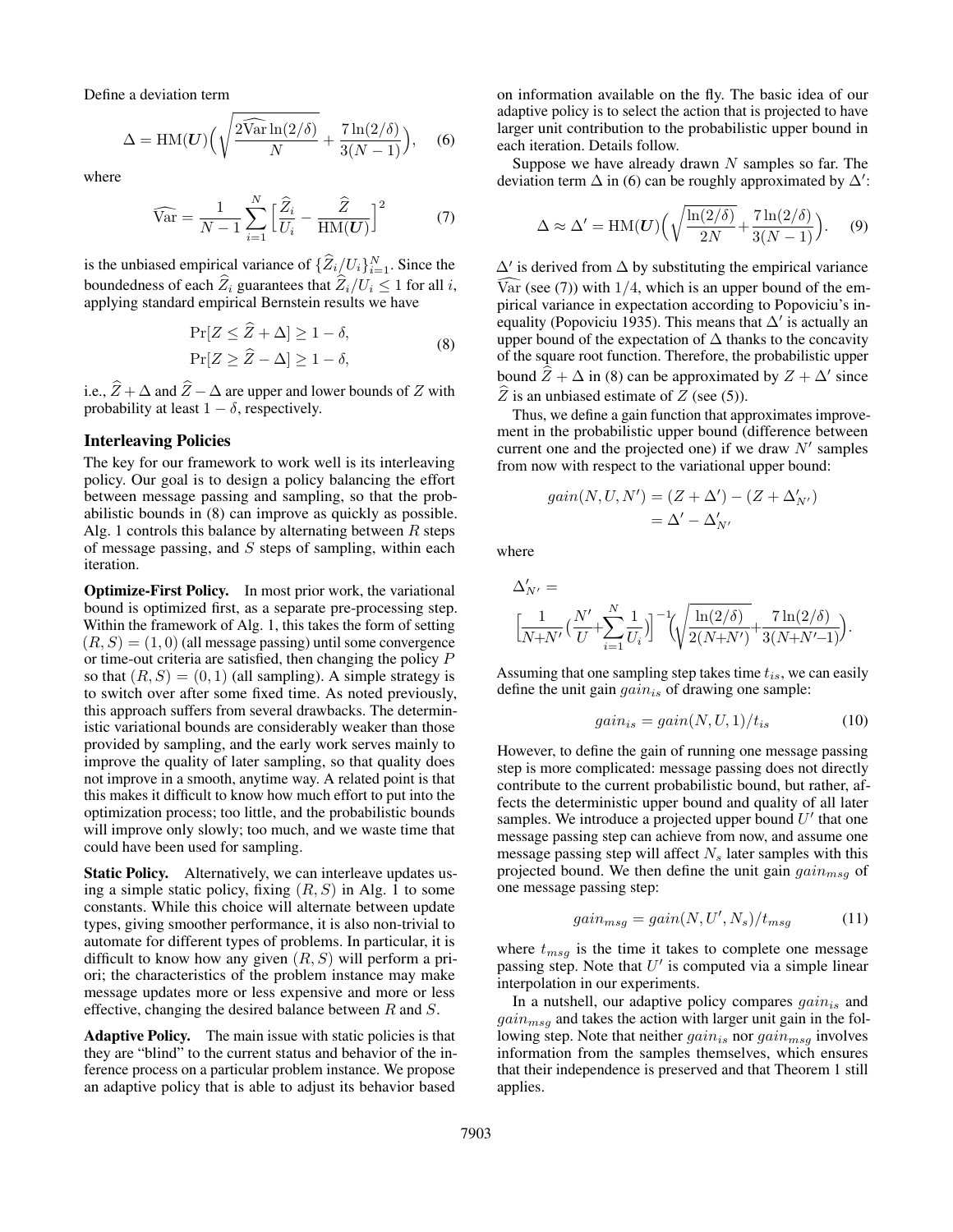Table 1: Statistics of the three evaluated benchmark sets.

|                      | pedigree | protein | promedas |
|----------------------|----------|---------|----------|
| # instances          | 22.      | 50      | 50       |
| avg. # variable      | 917.14   | 99.96   | 682.12   |
| avg. # of factor     | 917.14   | 355.84  | 682.12   |
| avg. max domain size | 4.95     | 77.94   | 2.00     |
| avg. max scope       | 4.45     | 2.00    | 3.00     |
| avg. induced width   | 25.50    | 11.24   | 25.76    |
|                      |          |         |          |

## Empirical Evaluation

In this section, we present empirical results to demonstrate the usefulness of our framework and the effectiveness of our adaptive policy.

We evaluated on three benchmarks of real-world problem instances from recent UAI competitions. Our benchmarks include: pedigree, 22 genetic linkage instances from the UAI'08 inference challenge<sup>1</sup>; protein, 50 instances made from the "small" protein side-chains of (Yanover and Weiss 2002); promedas, 50 medical diagnosis expert systems (Wemmenhove et al. 2007). These three sets are selected to illustrate different problem characteristics. Table 1 shows some summary statistics of these benchmarks.

We adopted WMB as our variational bound, and allocated a maximum of 512MB memory, using the largest ibound that fit our memory budget. We set a maximum time budget of 600 seconds. The confidence parameter  $\delta$  for our probabilistic bounds is set to 0.025. In the experiments, we also used  $Z\delta$ , a (1 −  $\delta$ ) probabilistic lower bound by the Markov inequality (Gogate and Dechter 2011), and switched to our lower bound  $Z - \Delta$  when it becomes non-trivial. We also replaced  $\overline{Z} + \Delta$  with the best deterministic upper bound reached so far if the latter is tighter.

Table 2 explains the evaluated algorithms, all of which share the same initial WMB structure. We test our adaptive approach against several non-interleaved strategies ("fixed-X") as well as statically interleaved strategies ("static-X"). The "equal time" strategy corresponds to "static  $(1, t_{msg}/t_{is})$ " instead of "static  $(t_{is}/t_{msg}, 1)$ " because message passing is usually much more expensive than sampling (typically,  $t_{msg}/t_{is} > 10^3$ ). Note that "static  $(0, 1)$ " can also be viewed as an optimize-first (non-interleaving) strategy "fixed 0%", because it does not spend any time improving the variational bound after the initial bound construction. During one round of message passing, i.e., one forward-backward pass (see Liu and Ihler (2011)), we do cost-shifting and weight optimization simultaneously. All implementations are in C/C++. We ran experiments on AMD Opteron 6276 processors with a clock speed of 2.3 GHz.

## Interleaving versus Non-interleaving

Fig. 2 shows anytime bounds from some typical instances of each benchmark for interleaving and non-interleaving strategies. We can observe from Fig. 2 that those non-interleaving strategies except "static (0, 1)" lack good anytime behavior compared to our adaptive interleaving strategy: they are

Table 2: Notations and abbreviations used in figures and tables for the evaluated algorithms.

| fixed $p\%$     | optimize-first policy with the first $p\%$ of<br>time for message passing, and the rest<br>for sampling. |
|-----------------|----------------------------------------------------------------------------------------------------------|
| static $(R, S)$ | static policy with some given $(R, S)$ .                                                                 |
| equal time      | static policy with $(1, t_{msg}/t_{is})$ .                                                               |
| adaptive $N_s$  | adaptive policy with $N_s$ pseudo samples.                                                               |

unable to compute a lower bound until they quit message passing and start sampling; their early upper bounds correspond to the deterministic variational bounds, which typically do not improve as fast as the probabilistic upper bound of our adaptive variant. "static (0, 1)" responds quickly but often gives looser results at longer time scales; see Fig. 2(c) and 2(f) for example. It performs very well when the initial bound is already close to the ground truth (see Fig.  $2(a)$ ), but such information is usually not available to users beforehand.

To quantify the anytime performance of the methods in each benchmark, we use two measures: one is the area between the upper bound of  $log Z$  and the (estimated) ground truth of  $log Z$ ; the other is the area between the upper and lower bound of logZ as introduced in Lou, Dechter, and Ihler (2017b). The first facilitates comparison with those methods that do not provide lower bounds early on. These quantities are computed for each instance and method, and then normalized by those of "static  $(0, 1)$ ". Finally, we take the (geometric) mean over these scores across each benchmark.

From Table 3, we observe that our adaptive policy performs significantly better in terms of anytime upper bound than any of the non-interleaving variants across all the benchmarks. We can also see differences in performance stemming from the different problem characteristics in the benchmarks: for example, the performance of the non-interleaved strategies degrades with higher time used for message passing on the pedigree benchmark, while this is less true of the other two benchmarks; this indicates the difficulty of deciding when to quit message passing and start sampling for good anytime behavior, especially when we do not know the time limit in advance. In contrast, our interleaving framework does not have such limitations.

We also examine performance at a fixed time limit, as opposed to anytime behavior. Table 5 shows the mean final gap between the upper bound and the (estimated)  $\log Z$ . We can see that our adaptive variants perform almost as well as the best method for each benchmark, which implies that although our algorithm is designed for a more responsive, anytime behavior, it does not sacrifice much in terms of longterm bound quality.

#### Adaptive versus Static

We next compare our adaptive interleaving strategy with several statically interleaved approaches. Fig. 3 shows anytime bounds of two instances per benchmark for various interleaving settings. From Fig. 3, we observe that in general, the

<sup>1</sup> http://graphmod.ics.uci.edu/uai08/Evaluation/Report/ Benchmarks/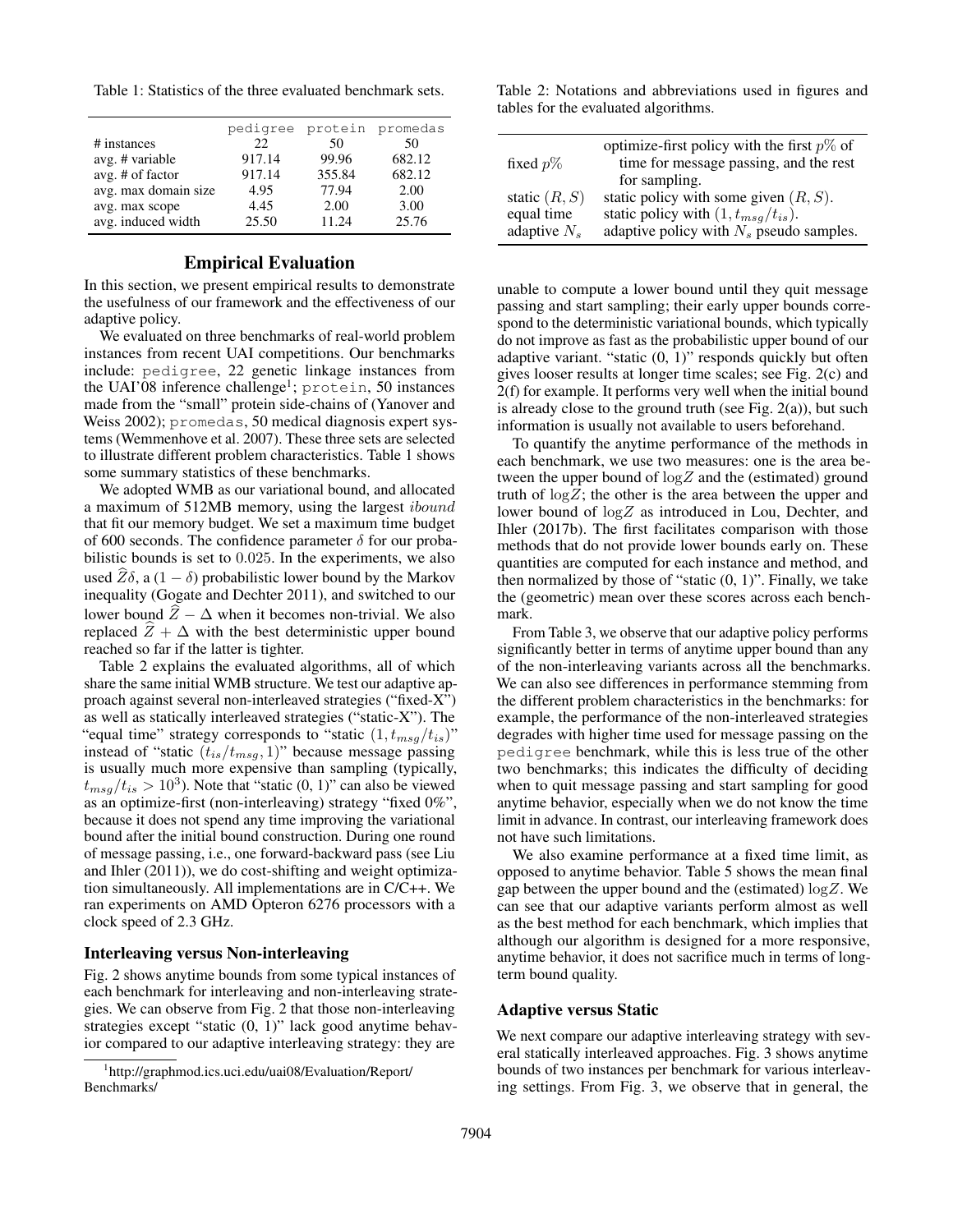Table 3: Mean area between upper bounds and (estimated) ground truth  $\log Z$ , normalized by that of "static  $(0, 1)$ ", for each benchmark. Smaller numbers indicate better anytime upper bounds. The best for each benchmark is bolded.

|          |       | static (0,1) static (1,10) static (1,100) fixed 25% fixed 50% fixed 75% fixed 100% equal time adaptive 10 adaptive 100 |       |                 |       |       |       |       |       |
|----------|-------|------------------------------------------------------------------------------------------------------------------------|-------|-----------------|-------|-------|-------|-------|-------|
| pedigree | 2.436 | .262                                                                                                                   | 2.084 | 3.027           | 3.904 | 4.655 | 0.947 | 0.781 | 0.786 |
| protein  | 0.145 | 0.077                                                                                                                  | 0.161 | 0.231           | 0.285 | 0.329 | 0.054 | 0.051 | 0.050 |
| promedas | 1.217 | 0.615                                                                                                                  | 0.898 | $^{\circ}$ .408 | 1.855 | 2.268 | 0.414 | 0.354 | 0.349 |

Table 4: Mean area between upper and lower bounds of  $\log Z$ , normalized by that of "static  $(0, 1)$ ", for each benchmark. Entries for some non-interleaved strategies are missing because they do not give lower bounds early on. Smaller numbers indicate better anytime bounds. The best for each benchmark is bolded.

|          |       | static (0,1) static (1,10) static (1,100) fixed 25% fixed 50% fixed 75% fixed 100% equal time adaptive 10 adaptive 100 |                          |                            |        |                          |       |       |       |
|----------|-------|------------------------------------------------------------------------------------------------------------------------|--------------------------|----------------------------|--------|--------------------------|-------|-------|-------|
| pedigree | 4.624 | 2.213                                                                                                                  | <b>Service</b>           | and the state of the state | $\sim$ | $\overline{\phantom{a}}$ | 2.061 | 1.544 | .529  |
| protein  | 0.299 | 0.118                                                                                                                  | $\overline{\phantom{0}}$ |                            |        | $\overline{\phantom{0}}$ | 0.104 | 0.080 | 0.078 |
| promedas | 2.674 | .203                                                                                                                   | $\overline{\phantom{0}}$ |                            |        | $\overline{\phantom{0}}$ |       | 0.728 | 0.726 |

Table 5: Mean final gap between upper bound and (estimated) ground truth  $\log Z$ , normalized by that of "static  $(0, 1)$ ", for each benchmark. Smaller numbers are better; the best method for each benchmark is bolded.

|          |       | static (0,1) static (1,10) static (1,100) fixed 25% fixed 50% fixed 75% fixed 100% equal time adaptive 10 adaptive 100 |       |       |       |       |       |       |       |
|----------|-------|------------------------------------------------------------------------------------------------------------------------|-------|-------|-------|-------|-------|-------|-------|
| pedigree | 2.113 | 0.804                                                                                                                  | 0.468 | 0.480 | 0.581 | 6.576 | 0.534 | 0.554 | 0.572 |
| protein  | 0.045 | 0.016                                                                                                                  | 0.004 | 0.004 | 0.005 | 0.208 | 0.005 | 0.006 | 0.005 |
| promedas | 0.879 | 0.308                                                                                                                  | 0.121 | 0.133 | 0.185 | 2.519 | 0.165 | 0.150 | 0.148 |



Figure 2: Anytime bounds on  $\log Z$  for two instances per benchmark, comparing our adaptive interleaving strategy with noninterleaved strategies, spending various fractions of the time (0% through 100%) optimizing the deterministic bound first (see Table 2; "static(0,1)" is equivalent to "fixed  $0\%$ "). The adaptive strategy strikes a balance between responsiveness (giving tighter bounds early) and long-term performance (tight bounds later).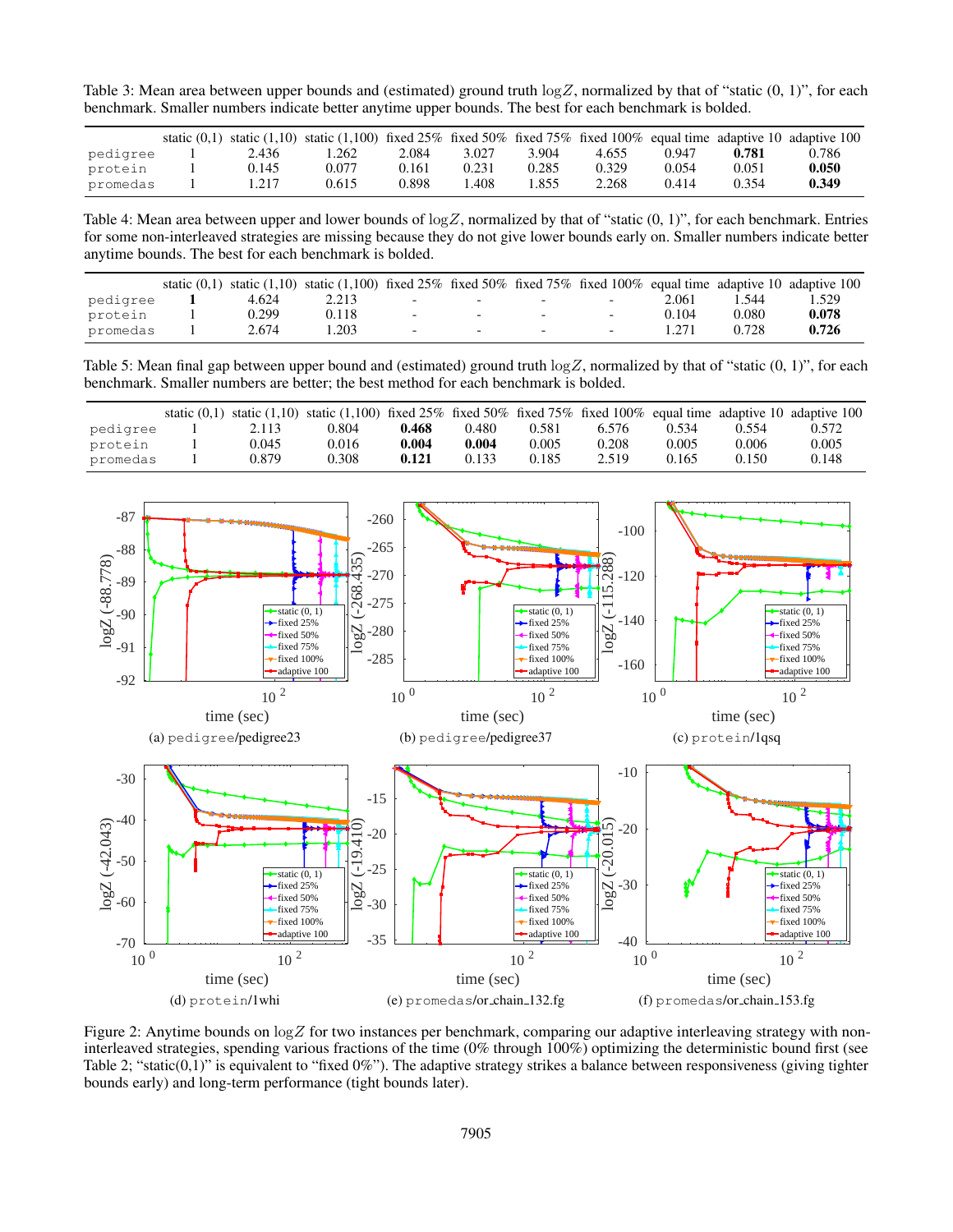

Figure 3: Anytime bounds on  $\log Z$  for two instances per benchmark, comparing our adaptive strategy with statically interleaved strategies balancing message updates and sampling (see Table 2). The best fixed strategy is typically "equal time", but adaptivity is usually slightly better, as it is able to change its behavior dynamically based on the observed improvement in bounds from message updates.

"equal time" variant performs better than a static choice of interleaving rate, since it is able to take into account how computationally expensive the message updates are. Even so, both of our adaptive variants (corresponding to a shorter or longer horizon when estimating the impact of a message update) perform better most of the time; they are able to make more informed decisions about the current benefits of sampling versus message updates. These observations are also supported by the statistical results in Table 3 and Table 4. From Fig. 3, Table 3, and Table 4, we can also see that the two adaptive variants perform fairly similarly. In fact, we found in our experiments that our adaptive policy works reasonably well within a wide range of  $N_s$ , i.e., it is not very sensitive to the hyperparameter value, which simplifies its use in practice.

## Conclusion

In this work, we propose a general framework that interleaves optimization of a variational upper bound with importance sampling based on its associated proposal, to obtain highquality anytime bounds and estimates of the partition function. This framework can be viewed as a meta-algorithm for

convex variational bounds such as TRW and WMB, giving them more responsive bounds without sacrificing long-term quality. Our proposed adaptive policy, which selects the action with larger unit gain for improving the probabilistic upper bound at each iteration, leads to excellent empirical anytime performance, both in comparison to simple noninterleaved baselines as well as simpler interleaved policies within our framework. Our approach is easy to use in practice since it does not appear to be sensitive to its hyperparameter in our experiments. For future work, one may consider incorporating importance sampling in the initial bound construction as well, to further boost the anytime performance.

## Acknowledgements

We thank all the reviewers for their helpful feedback.

This work is sponsored in part by NSF grants IIS-1526842 and IIS-1254071, the U.S. Air Force (Contract FA9453-16- C-0508), and DARPA (Contract W911NF-18-C-0015).